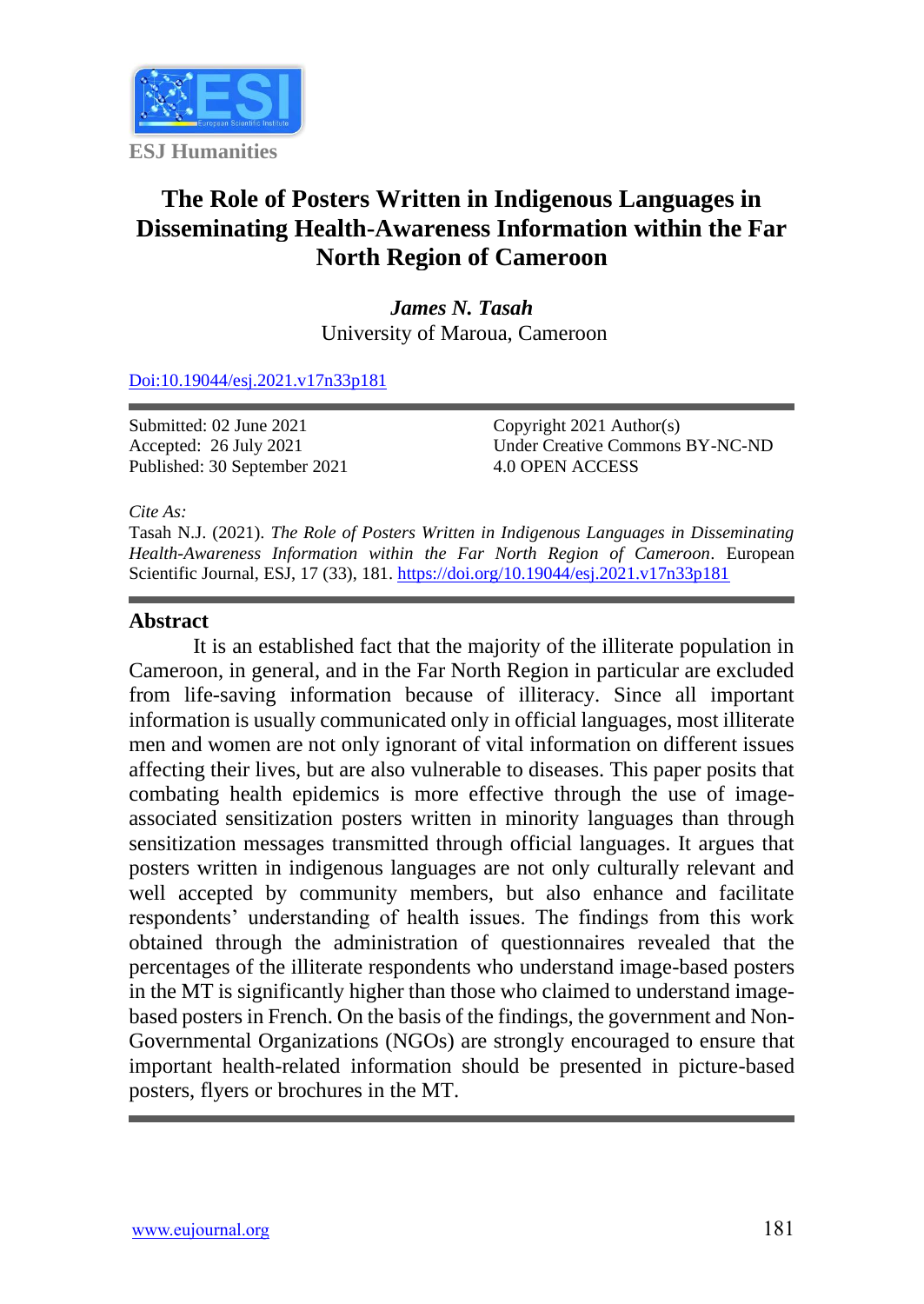**Keywords:** Posters, Illiteracy, Awareness, Communication, Health, Information

#### **1. Introduction**

 Poster presentations in rural areas achieve success in increasing the knowledge, changing attitudes and behavior of the indigenous people when they are carefully designed with appropriate texts in the MT. Without the use of MT in the transmission of the required information in multilingual settings, there will not be effective communication particularly in health serviceproviding institutions. Communication between health professionals and the illiterate population is crucial in basic information dissemination. Since the majority of people in rural communities are not literate and cannot read all health-related and other information that is disseminated to the public, the government and some NGOs often produce some of the information on posters and paste them either in the community or hospital so as to facilitate understanding for some of the illiterate population. Racks of informative brochures on different issues are also usually distributed in hospitals and neighborhoods, but are often ignored because of illiteracy. Even when brochures are given to patients by health professionals, not all of them are read, particularly if they are written only in the official language. Even spoken instructions by health professionals are not always obeyed effectively by patients, mainly because of illiteracy. Some posters can be intended for a specific target group such as illiterates who need to be informed for possible behavioral change like the ongoing COVID-19 virus. According to Resnick (2010), posters have played a special role in promoting AIDS awareness and safe sex education across cultures, different aims, messages, visual metaphors, and strategies have strongly influenced the content and design of AIDS posters. These messages can successfully reach specific targeted groups because posters are cheap and easy to produce. Public health posters are clearly in the third category, their purpose being to alter the consciousness of the public to bring about an improvement in health practices (Nunyenge, 2013). Posters aim at presenting information in a succinct and condensed manner. However, posters are not interactive and often lack in-depth, and as such not given the necessary attention they deserve. Atul et al. (2020) maintain that the very first step of preparing a poster is planning about what is to be displayed. It is an integral step since it determines how impactful the message can be. They argue that it must involve deciding upon which aspect of information is to be displayed, and how it has to be displayed-via text or via illustrations. Another aspect of planning has to be the determination of a target group. To convey the same information, different methods can be required while targeting different groups in the society. A viewer's reaction to a poster depends on his interests, inclinations, and especially on his social situation.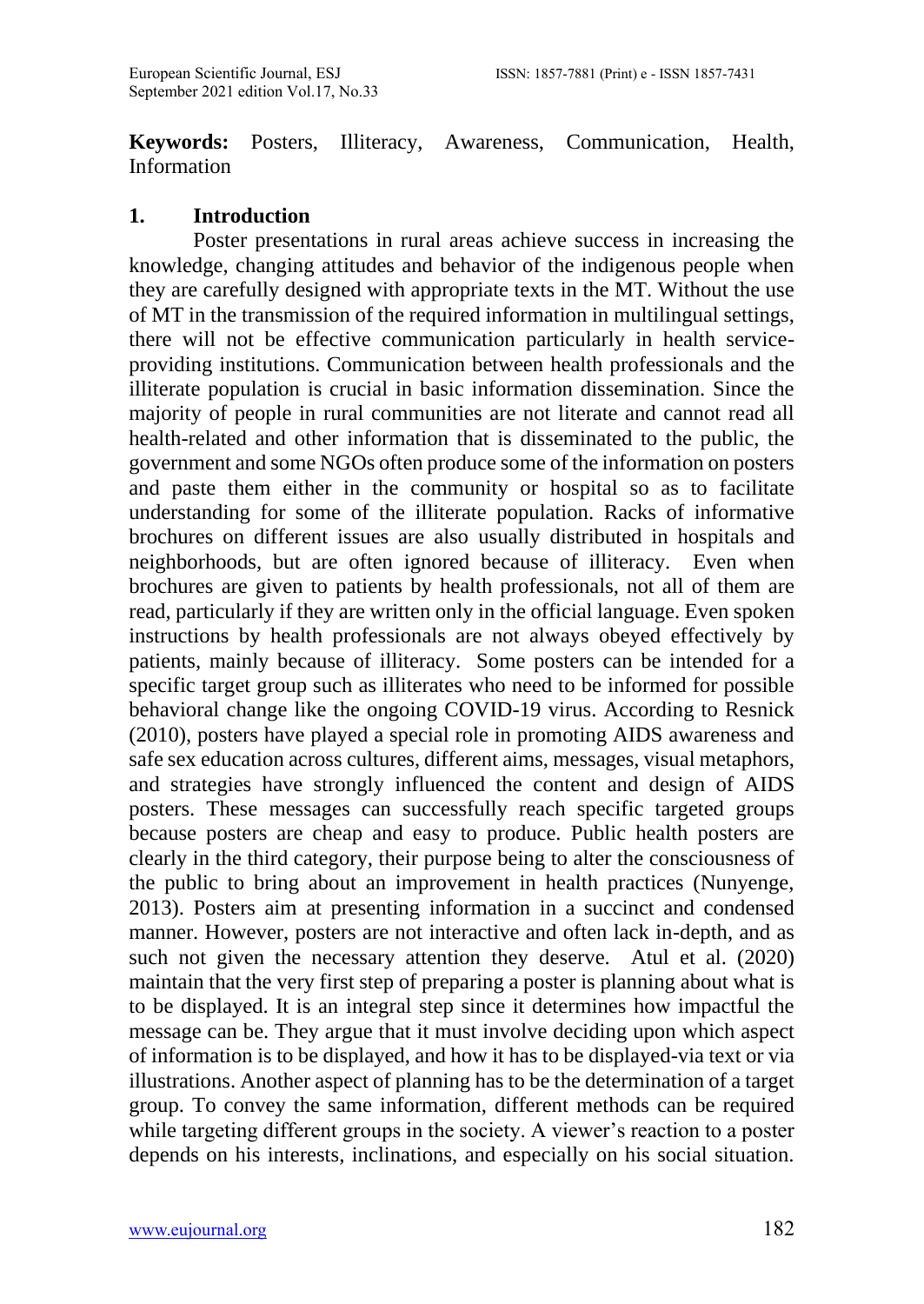Consequently, each viewer may interpret a poster differently, based on his/her origin, the background, and socio-financial realities.

# **1.1 Research Problem**

The dominance of foreign languages can be traced back to colonial language policies, which gave pride of place to these languages in official domains like administration. Although the government promotes multilingualism following the presidential decree No: 2017/013 of the 23rd January 2017, which created the National Commission for Bilingualism and Multiculturalism (NCBM), local languages are still largely relegated to the background. Admittedly, some Non-Governmental Organizations (NGOs) are making some efforts to translate and produce some vital information on health in some Cameroonian languages. Only few researchers, linguists, and NGOs are working for the promotion of local languages, even sometimes with meagre and inadequate resources.

According to Akumbu (2020, p.193), one of the unfortunate outcomes of the use of these two official languages is that the intended sensitization information and call to action directly reach only the 40 percent to 85 percent literate Cameroonians. Chumbow (2013) also notes that at least 60 percent of the population in most African countries are not literate in the official languages such as English and French and are, therefore, marginalized and excluded from knowledge on health and development. He points out that even the knowledge they need to reduce infant and maternal mortality, hunger and poverty etc. is available but not accessible to the majority because it is hoarded in the minority official language. The majority of the population therefore lives in ignorance despite the availability of knowledge (p.41-42).

The effect of this practice is the exclusion of the majority of the country's population, especially those of the Far North Region and a negation of the democratic principle of mass participation. Exceptions to this are occasional mobilization for voting during political campaigns and the fight against some diseases like malaria, the dreaded pandemic of HIV/Aids, and Corona Virus. If wisdom can prevail for the government to conduct a sensitization campaign against HIV infection virus in some of the local languages, why can't valuable information about health, especially the ongoing COVID-19, politics, the economy, the environment and civic rights, also be disseminated in Cameroonian languages?

In Cameroon, the illiteracy challenge is inseparable from problems such as poverty, diseases such as the HIV pandemic, and conflicts. Access to literacy and education is a basic right, and literacy skills represent a potential instrument that enables people to access multiple tools, acquire fundamental rights, and amass a wide range of competencies, information, and knowledge. Since information dissemination is crucial to the cultivation of an informed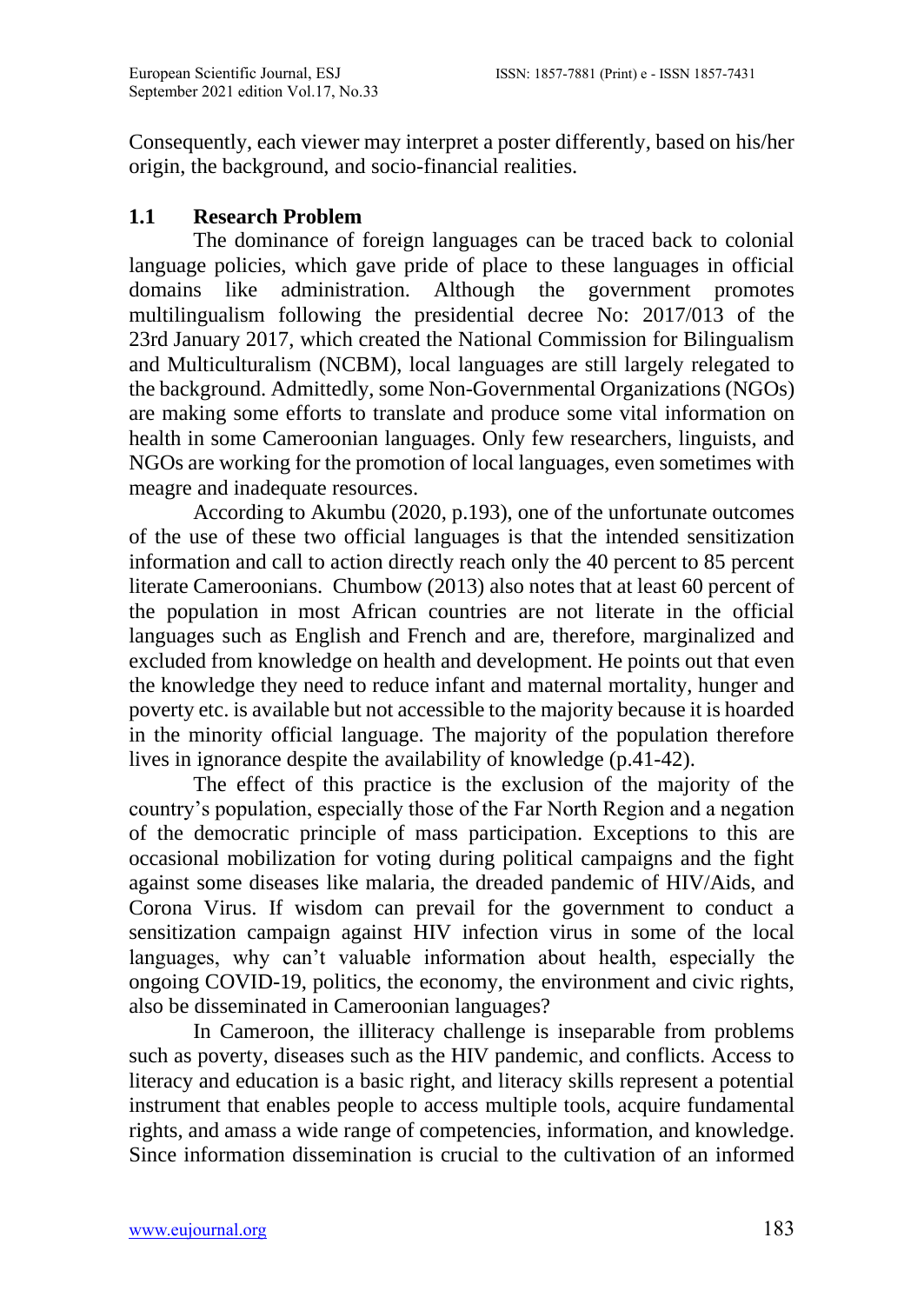society, all avenues, both modern and traditional, should be explored for making information available**.** In particular, community radios devoted to the broadcast of information in local languages which have been successful in some countries should be encouraged. According to UNESCO (2008), African languages have long been undervalued, which has affected the literate environment in that very little has been published in most of these languages. For developing countries to become industrial players, a conscious plan will have to be developed to transmit the manufacturing processes into easily understood routines as Bamgbose (1991:51) points out**.** 

Foreign ideas, concepts, and technology will undoubtedly be imported in a foreign language, but such concepts must be transmitted to the masses in the language they can understand. The economic miracle achieved by countries such as Japan was not based on a widespread dissemination of English, rather it is the result of the indigenization of such technology into terms that the ordinary factory hand can understand.

# **1.2 The Objective of the Study**

This study investigates whether the use of posters enhances the understanding of health-related information in the selected communities. This statement leads to the following objectives:

- To find out if posters in the MT are effective in communicating healthrelated information.
- To find out if posters constitute a valuable tool in information dissemination, especially during health epidemics.

# **2. The Importance of Posters in Information Dissemination**

Lack of access to health information due to illiteracy is a major obstacle in the fight against epidemics. Lack of access to health information due to illiteracy constitutes a major obstacle in the fight against epidemics. Posters are meant to catch attention, inform, convince, and provoke. They are often the easiest and most cost-effective way to deliver messages to large audiences. Posters need to be attractive, eye-catching, and informative. They are used for various purposes and can be used by advertisers to promote an event or a movie. Posters can also be used by non-profit organizations to create social awareness (Nishtar *et al*., 2004; Gobind & Ukpere, 2014). They are written communication tools that are generally visible to people as they are usually illustrated with images and pictures. The most important aim of using posters is to attract the attention of everyone who is interested. For this reason, posters contain visuals such as photographs and pictures rather than writing.

According to Tutar et al. (2005), the visual elements in a poster should be related to the subject and support each other. Expression with pictures is at the forefront in posters (Kazancı, 1999). Posters can play a critical role in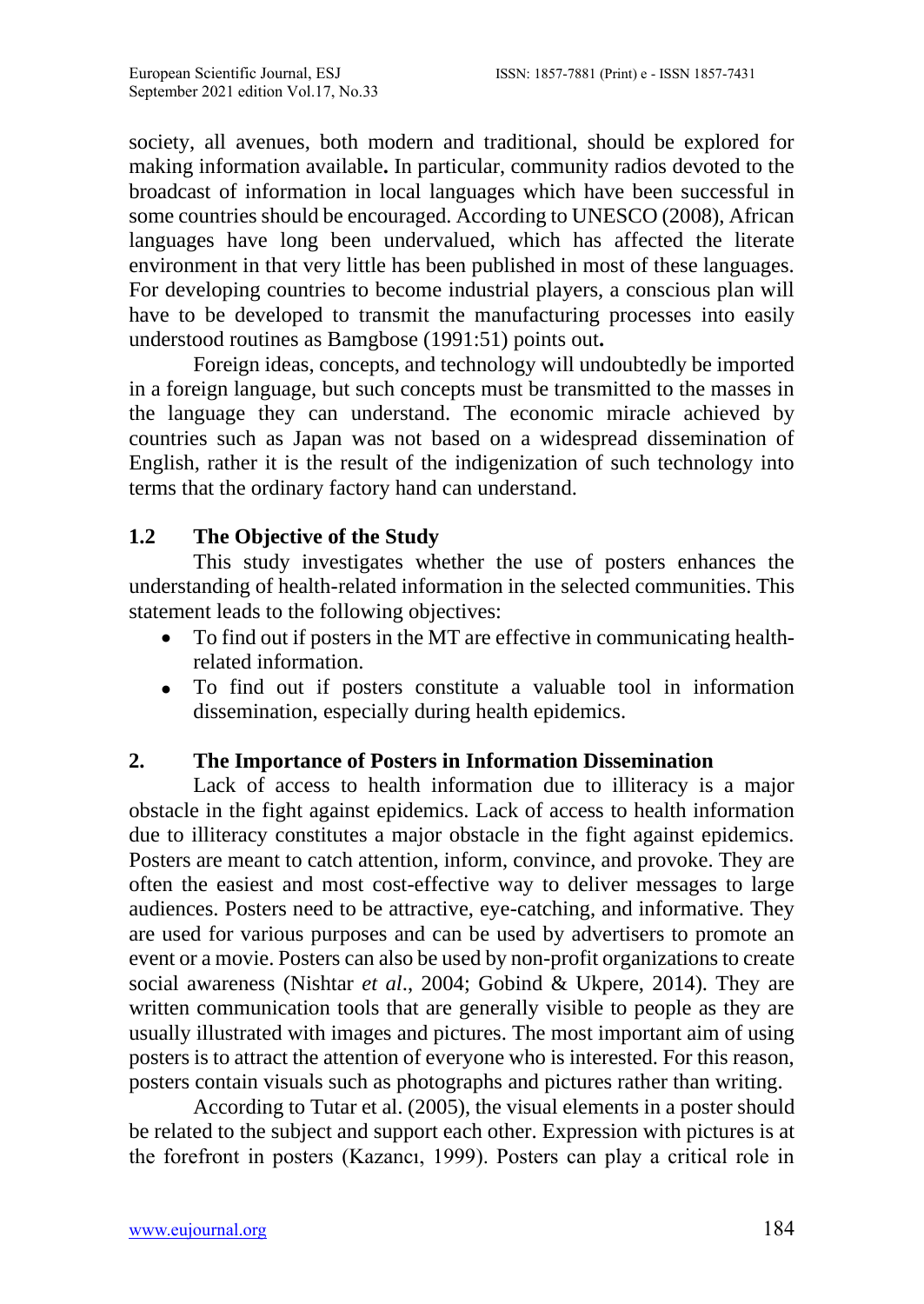creating an enabling and supportive environment in communities where the majority of the population is illiterate. They are also helpful in facilitating understanding. They can often be interpreted in multiple ways. The text that accompanies posters usually guide the interpretation of some of the people with limited reading skills who may by-pass the text and try to understand a message by guessing the meaning of the image in posters.

In addition, when the information in posters is not explicit enough, images may be interpreted differently even by people with high literacy skills in different domains. Posters are widely used for health promotion because they symbolize an inexpensive way of providing written information to a large proportion of the population. This educational approach can be used to encourage people to implement preventive measures, undergo screening, or adopt good treatment practices.

## **2.2. Illiteracy and the Right to Information**

It can be agreed with Bamgbose (2000) that illiteracy is a linguistic barrier to communication. Illiterate populations are denied access to information that has been packaged in the written form. Literacy is generally said to have liberating or empowering capacities in that the literates are able, on their own, to access information which they would not have accessed, or they could only have accessed it through intermediaries. Due to illiteracy, some people are unable to access written information, thus their right to access to information is not honoured.

In the Constitution of the Cameroon Government (1996), Article 37 stipulates that "every person shall have the right of access to all information held by the State or any of its organs at any level of Government in so far as such information is required for the exercise of his rights." Health education that comes through posters, pamphlets, leaflets, and other forms contains vital information for the population. For instance, the literature may carry information about signs and symptoms of diseases, modes of disease spread, prevention and cure. Such information is important for every citizen to use in the maintenance of his or her good health. If a citizen is denied access to such vital information due to illiteracy, then that person is not able to access information that would have enabled him/her to be informed.

## **3. Literature Review Overview**

 Literature on the use of posters indicates that pictures in general facilitate comprehension of information in a low-literacy population. For example, Houts, Doak, Doak, and Loscal Loscalzo (2006) examined the effects of the use of pictures on health communication messaging to patients, and concluded that adding pictures to supplement written and spoken instructions can increase attention, comprehension, recall, and adherence to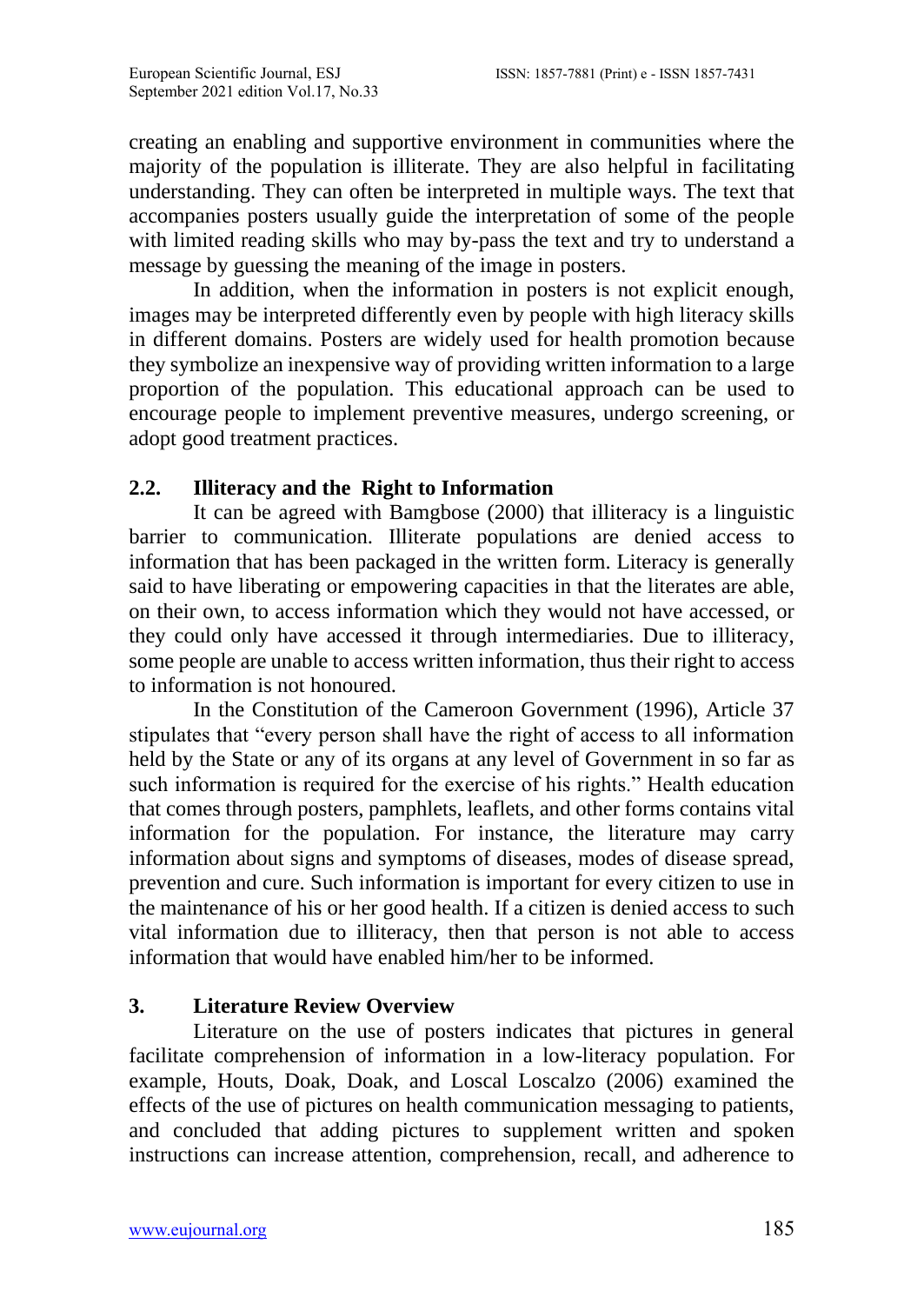messaging. The authors reviewed the literature available in peer-reviewed health education, psychology, education, and marketing journals that compared the effects of just text (written or spoken) and text plus related pictures. They found that even though all patients were to benefit from the use of pictures, low-literacy patients were the most likely to benefit.

Similar results were found in a study conducted by Mansoor and Dowse (2003) that explored the effects of pictograms in low-literacy patients' comprehension of information on a medicine label and a patient information leaflet. The study was conducted in South Africa using an experimental design where 60 low-literacy participants were randomly assigned to the control group (text only) or the experimental group (text and pictograms) and then tested on their comprehension of material. It was found that participants in the experimental group who saw the leaflet with the pictograms demonstrated greater comprehension of the more complex information.

The study by Moll (1986) on patients' comprehension of information about osteoarthritis also showed that participants demonstrated better comprehension and recall of information when they had been exposed to educational booklets that included text and illustrations. It was found that participants that were exposed to the education booklets that had texts and illustrations versus text-only demonstrated higher scores on a questionnaire about the information that took place several weeks later. The review also provides a summary of the academic and grey literature on how low-literacy populations understand and can learn from print materials. The focus of the initial search for literature was on how illiterate women in developing countries interpret, understand, and learn from print materials. Also, during the initial stage, emphasis was placed on finding sources related to farming and agriculture. However, very few sources were found on these topics, thus, the search was expanded to look for literature in general on how print materials can assist learning and training in low-literacy populations.

While research available on this study was limited, some key themes could be drawn from the available literature. Overall, findings from the literature suggest that in general, pictures can help those with low-literacy better understand messaging and instructions. However, picture-based materials may be interpreted differently by users and should not be presented as the only mode of instruction. Rather, spoken instructions should be presented along with the related picture-based materials. In terms of the best understood formats, pictures (e.g., cartoons) that are simple and do not consist of a lot of details can better facilitate comprehension than complex drawings or elaborate photos.

Gobind and Ukpere (2014) maintain that posters have the ability to present information through art and text. Often categorized as small media, the impact that posters generate cannot be mistaken. Literature has afforded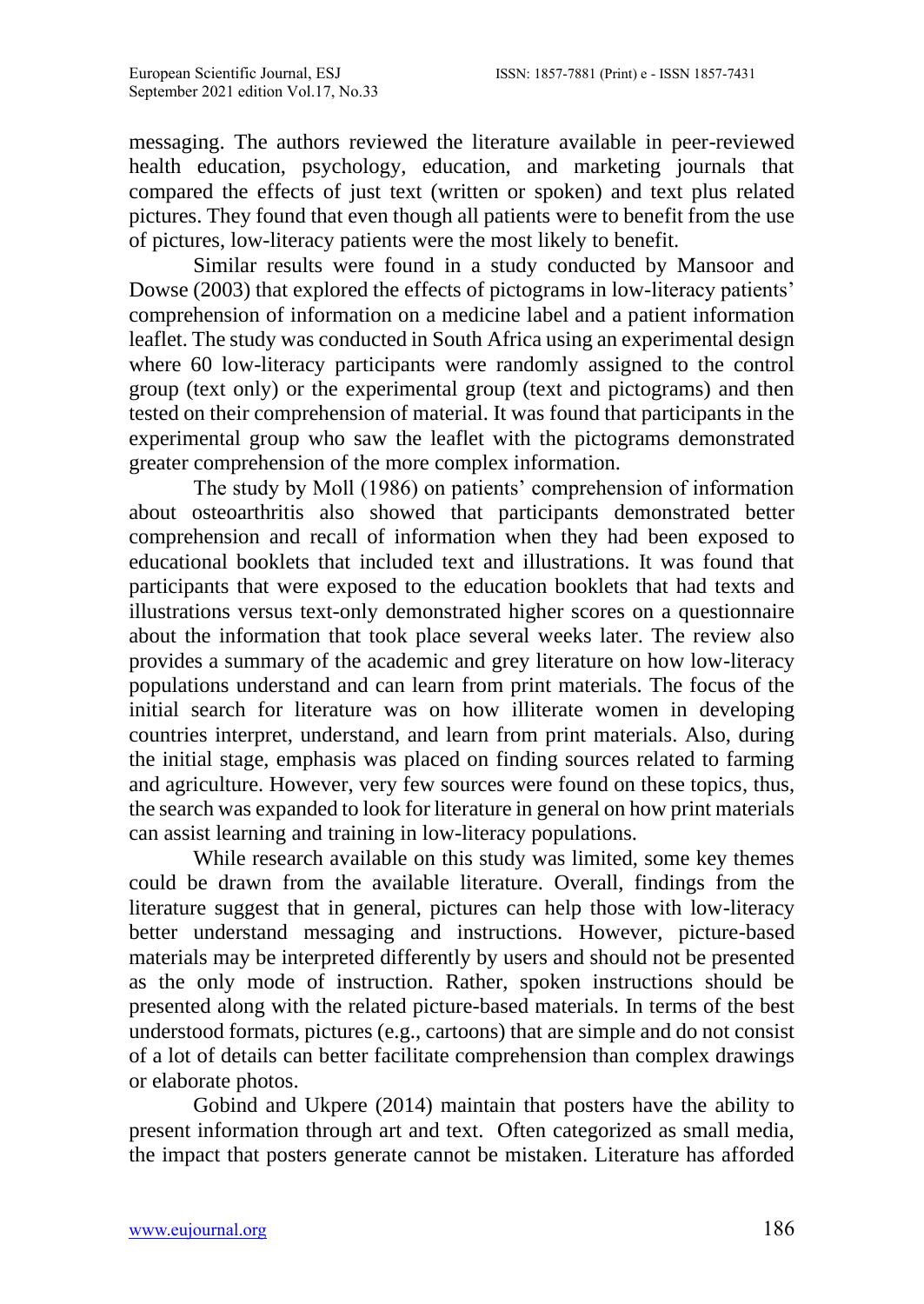examples of studies where posters have proven effective in disseminating information. Posters in public spaces (pillars, parking lots, restrooms, hospital waiting areas, metro/bus stations, outside cinema multiplexes, etc.) in their opinion are subject to numerous external influences such as the type of environment, lighting conditions, weather conditions, competition with other close by visual media, and partial concealment by persons or objects.

Chopra and Kakar (2014) also note that poster presentation falls under the category of small media, and is an effective mode of propaganda communication which involves both intellect and creativity. Posters provide an effective mode of delivering a message, and are the commonest and most rapid way to disseminate information.

# **4. Methodology**

# **4.1. Description of Participants**

Since the study was focused on those who were involved in the literacy activities, the questionnaires were designed only for this particular category of the population. Thus, the selection of the participants was based on the assumption that they were literate either in their respective languages or French. Data for this work was obtained from questionnaires administered to a sample of 120 participants in the target communities out of which 103 effectively responded. They are subdivided as follows: 39 responded from Mofu-Gudur, 33 from Ouldeme, and 31 from Vame. They were selected based on their different literacy levels in the respective communities. The respondents were from different indigenous language backgrounds and t divisions of the Far North Region. The following table presents the respondents in the different communities.

| <b>Language community</b> | Count | <u>.</u><br>Percent |
|---------------------------|-------|---------------------|
| Mofu Gudur                | 39    | 37.9                |
| Vame                      | 33    | 32.0                |
| Ouldeme                   | ЭI    | 30.1                |
| Total                     | 03    | .00.0               |

**Table 1.** The Number of Respondents from the Target Language

This table shows that 39 (37.9%) of the respondents were from Mofu Gudur, 33 (32%) from Vame, while 31 (30.1%) were from Ouldeme. Given that participants from Mofu-Gudur were more involved in literacy activities, they were also slightly more than those of Vame and Ouldeme. In addition to the total number of respondents from the three communities, it was observed that women were more motivated and involved in the programme than men as shown in Table 2 below.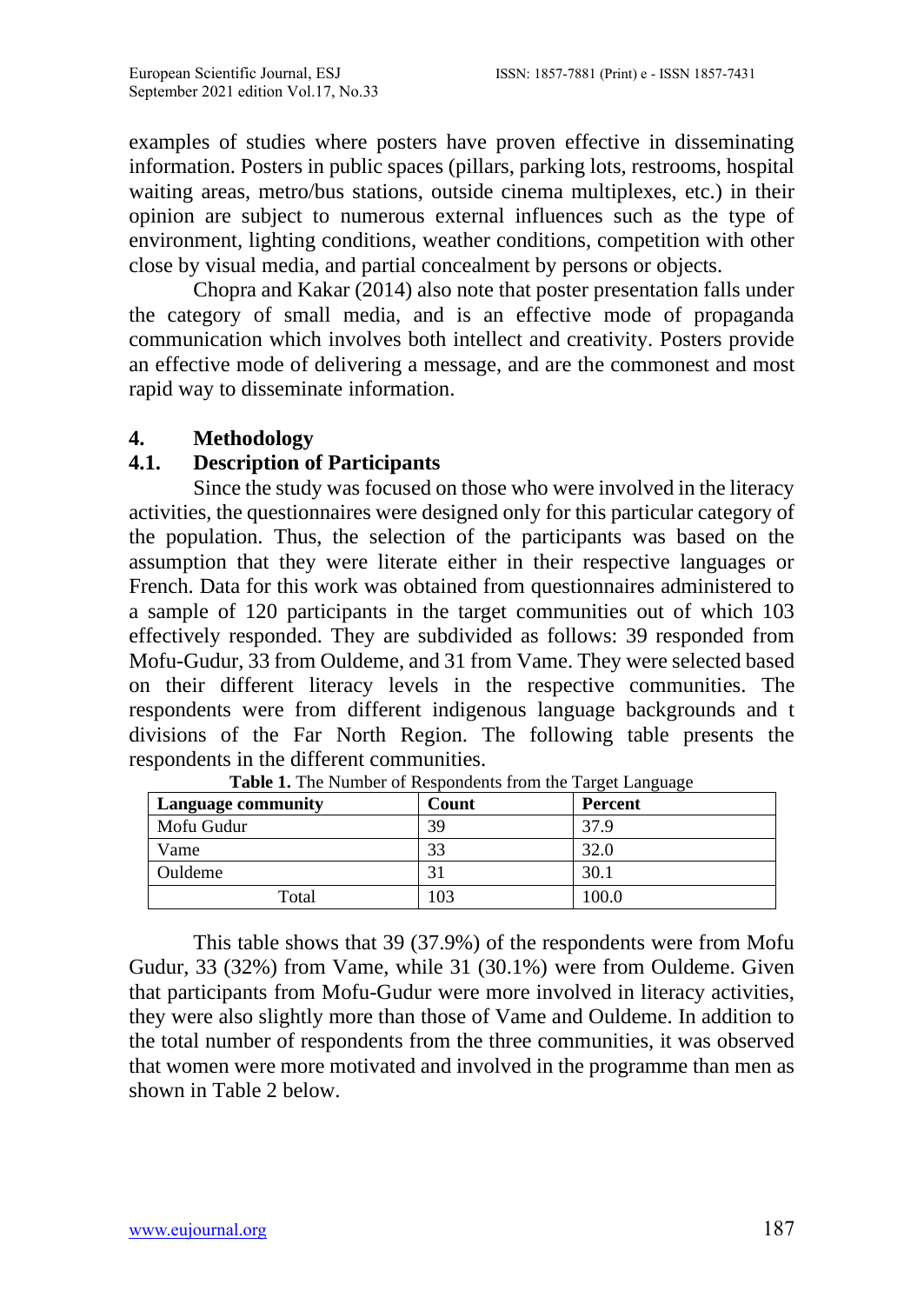| <b>Table 2.</b> Distribution of respondents according to be $\Lambda$ |       |         |  |
|-----------------------------------------------------------------------|-------|---------|--|
| <b>Sex</b>                                                            | Count | Percent |  |
| Male                                                                  | 36    | 35      |  |
| Female                                                                | 6.    | 65      |  |
| Total                                                                 | 103   | 100     |  |

**Table 2.** Distribution of respondents according to Sex

As shown in the table above, a total of 103 participants effectively filled the questionnaires out of which 36 (35%) were males while 67 (65%) were females.

#### **4.2. The Survey Items**

To address the study's objective, the target participants were surveyed by the use of a questionnaire that intended to find out among other things if they understood health-related information better with the use of image-based posters in the MT than image-based posters in French.

#### **4.3 Data Analysis**

The data collected from the questionnaire items was analyzed using descriptive statistics. Results are presented below with the use of tables and the interpretation of the results are provided for each table.

 Although the participants were largely literate in their respective indigenous languages because of their participation in literacy classes, some were relatively literate in French. In this vein, one of the questions sought to determine if the subjects were capable of reading and understanding French language correctly, and their responses are presented in the following table.

|       | Count | Percent |
|-------|-------|---------|
| Yes   | 28    | 27.2    |
| No    |       | 72.8    |
| Total | 103   | 100     |

**Table 3.** Respondents Capacity to Read and Understand French Correctly

Table 3 shows that only 28 (72.8%) of the respondents could read and understand French correctly while 75 (72.8%) could not. These results clearly reveal the fact that most of the participants were relatively literate in their MTs or averagely knowledgeable in French. The table below presents participants' ability to associate posters with text in French.

|       |                | Count               | Percent |  |
|-------|----------------|---------------------|---------|--|
|       | Yes            | $\mathcal{D}$<br>ээ | 32.0    |  |
| Valid | N <sub>0</sub> | 70                  | 68.0    |  |
|       | Total          | 103                 | 100.0   |  |

**Table 4.** Respondents' Capacity to Associate Posters with Text in French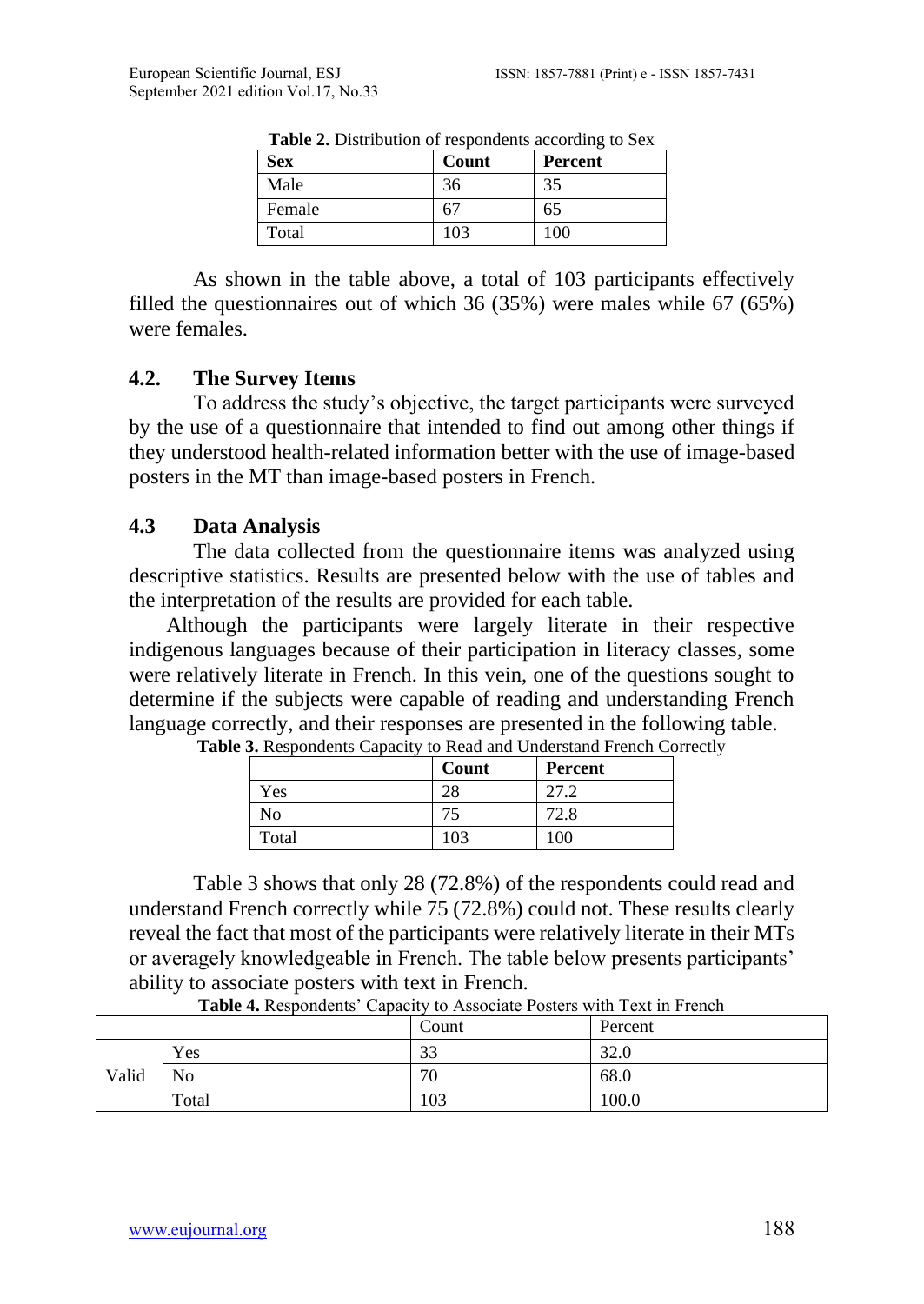As presented in Table 4 above, less than half 33 (32 %) of the respondents could associate posters with text in French, while the majority 70 (68%) were unable to carry out this exercise. Thus, the higher percentage of the respondents who could not associate posters with text in French is a clear indication of their level of illiteracy. In terms of reading to understand a text written with images in the MT, the following results were obtained from the analysis as shown in Table 5.

|  |  | <b>Table 5.</b> Respondents' Ability to Read and Understand a Text Written with Images in the MT |
|--|--|--------------------------------------------------------------------------------------------------|
|  |  |                                                                                                  |

|       |       | Count        | Percent     |
|-------|-------|--------------|-------------|
| Valid | Yes   | 70<br>υ      | 68.0        |
|       | No    | $\cap$<br>JJ | 220<br>34.U |
|       | Total | 103          | 100.0       |

This table shows that 70 (68 %) of the respondents could read and understand a text written in the MT against 33 (32 %) who could not. These results confirm those from Table 4 above, where only a few respondents could associate posters with a text in French while more were unable to carry out such an exercise. The following table shows the respondents' ability to understand information in the MT when it is associated with indigenous images.

**Table 6.** Respondents' Ability to Understand Information in the MT when it is Associated with Indigenous Images

| with murgenous mages<br>Count<br>Percent |       |     |           |
|------------------------------------------|-------|-----|-----------|
|                                          | Yes   | 85  | 82.5      |
| Valid                                    | No    | 18  | 7<br>ر. ا |
|                                          | Total | 103 | 100.0     |

 Table 6 indicate that 85 (82.5 %) of the respondents could understand information in their respective MTs when it is associated with indigenous images or text while 18 (17.5 %) could not. These results indicate that most of the respondents would prefer information in their MT for better comprehension. As a result, the majority will be comfortable with MT-related information to make informed choices. With regards to the existence of texts with posters either in the MT or French for health information dissemination, the analysis are presented below.

**Table 7. Respondents' Acceptance of the Existence of Posters in the MT and French with Texts for Health Information Dissemination**

|       |       | Count | Percent |
|-------|-------|-------|---------|
|       | Yes   | 92    | 89.3    |
| Valid | No    |       | 10.7    |
|       | Total | 103   | 100.0   |

The results in the table above indicate that the majority 92 (89.3%) of the participants acknowledged the existence of posters in the MT for health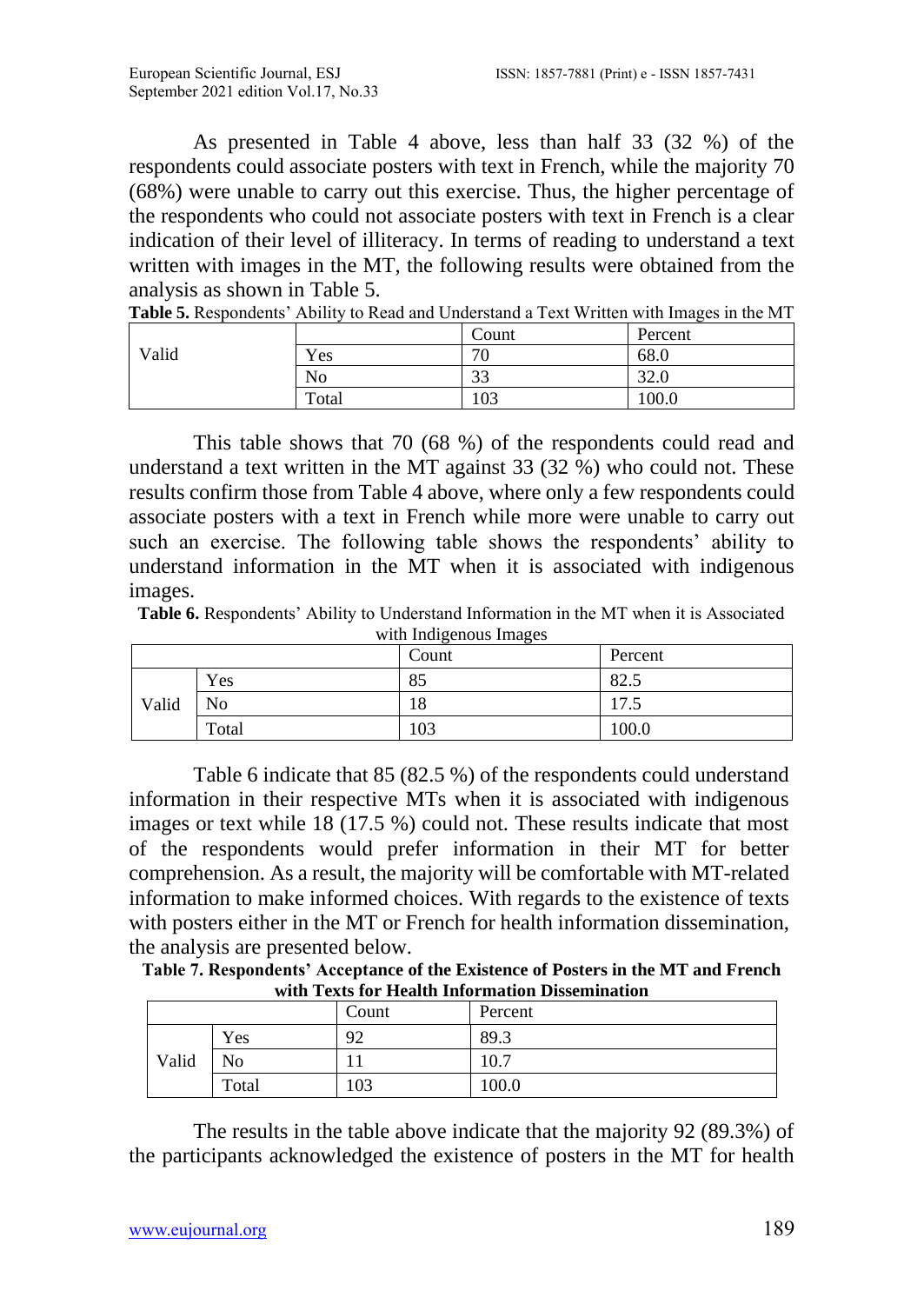information dissemination while 11 (10.7%) did not accept. Data was also analyzed on respondents' choice of domains where information on posters is associated either with text in the MT or French, and the results are presented below.

|       | Count                                      | Percent |       |
|-------|--------------------------------------------|---------|-------|
|       |                                            |         |       |
|       | Health                                     | 10      | 9.7   |
|       | Agriculture                                |         | 8.7   |
|       | Livestock                                  | 10      | 9.7   |
| Valid | Others                                     | 52      | 50.5  |
|       | All (Health,<br>agriculture,<br>livestock) | 22      | 21.4  |
|       | Total                                      | 103     | 100.0 |

**Table 8.** Respondents' Choice of the Domains where Information on Posters is Associated with Text either in the MT or French

It is clear from this table that health, agriculture, and livestock are domains in which information on posters is associated with images either in the MT or French. With regards to the proposed domains, 10 (9.7%) of the respondents chose health, 9 (8.7%) selected agriculture, 10 (9.7%) indicated livestock, 52 (50.5%) chose others, while 22 (21.4%) thought that it was on the proposed domains of health, agriculture, and livestock. One of the questions sought to find out if the respondents could read posters with text in their MT and the results are presented in Table 9.

|       |       | Count | Percent |
|-------|-------|-------|---------|
|       | Yes   | 70    |         |
| Valid | No    | 25    | 24.3    |
|       | Total | 103   | 100 O   |

Table 9. The Existence of Posters and Respondents' Reading Ability

As analyzed in the table above, 78 (75.7%) of the respondents acknowledged the existence of posters in the respective communities and their ability to read them while 25 (24.3%) did not accept. This category might have been those who were illiterate in their MT. As some of the respondents claimed that they read posters, it was important to find out their frequency in reading them.

**Table 10.** Respondents' Frequency in Reading Posters

|       |            | Count | Percent |
|-------|------------|-------|---------|
|       | Very often |       | 10.7    |
|       | Often      | 26    | 25.2    |
| Valid | Rarely     | 66    | 64.1    |
|       | Total      | 103   | 100.0   |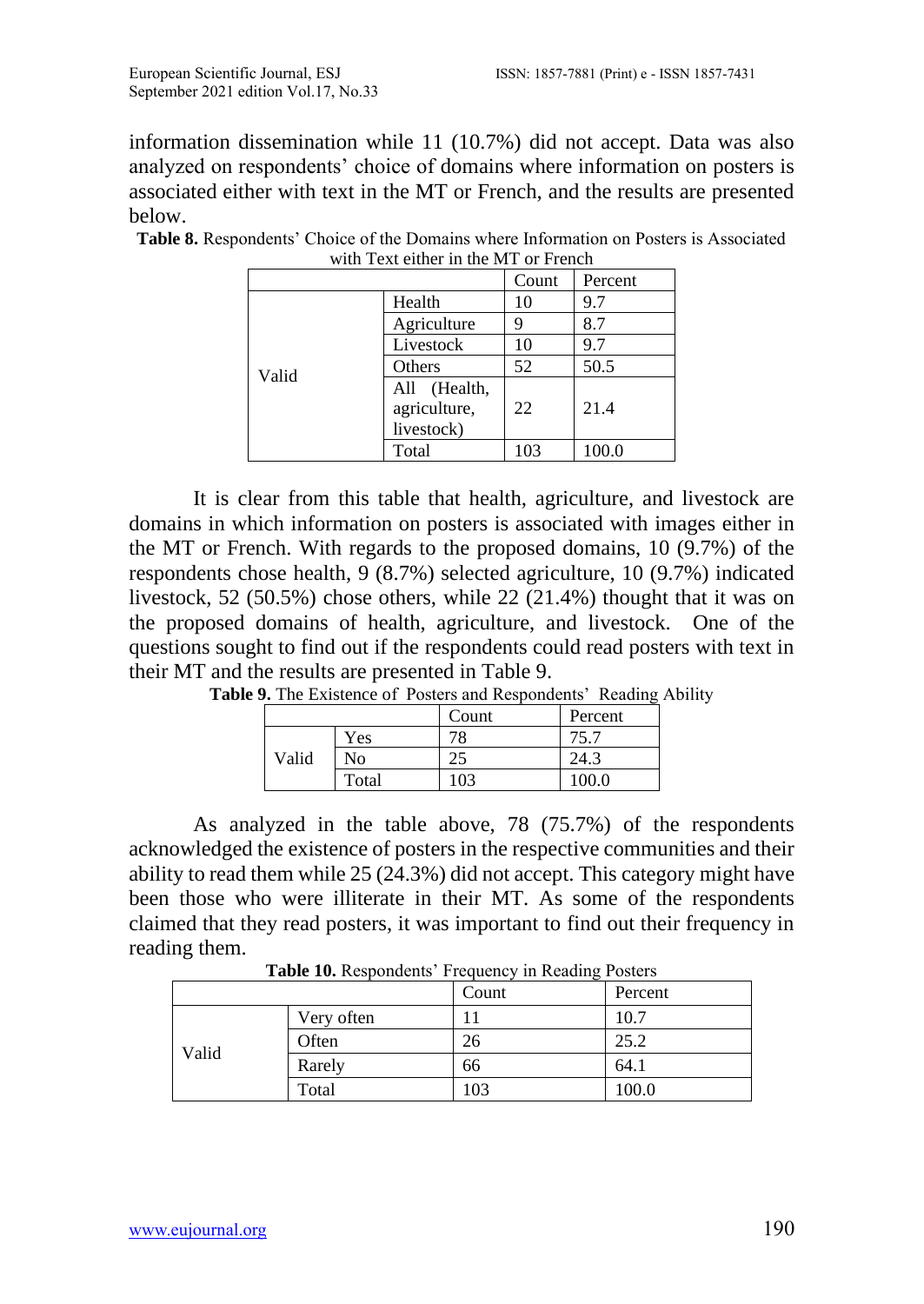Table 10 above indicates that 11 (10.7%) of the respondents read posters very often, 26 (25.2%) read them often, while the majority 66 (64.1%) read posters rarely. This implies that literacy activities were going on in the respective communities albeit timidly. The question on respondents' ability to associate posters with text in order to improve on their understanding is analyzed in the following table.

**Table 11.** Respondents' Ability to Associate Posters with Text to Improve Understanding of the Subject Matter

| Count<br>Percent |       |                |              |
|------------------|-------|----------------|--------------|
|                  | Yes   | Q <sub>7</sub> | 94. $\angle$ |
| Valid            | No    |                | 5.8          |
|                  | Total | 103            | 100.0        |

As presented in this table, the majority of the participants 97 (94.2%) associated posters with text to improve their understanding of the subject matter, while 6 (5.8%) could not carry out such an exercise. The participants also responded to the proposed domains where posters were used as presented below.

**Table 12.** Domains where Posters with Text on the MT or French could be used for Awareness-Raising Campaigns

|       |       | Count | Percent |
|-------|-------|-------|---------|
|       | Yes   | 99    | 96.1    |
| Valid | No    |       | 3.9     |
|       | Total | 103   | 100.0   |

Table 12 shows that the majority 99 (96.1%) of the respondents thought that posters with text in the MT or French were used while very few 4 (3.9%) did not think that they could be used for awareness-raising campaigns.

**Table 13.** Respondents' Language Preference on Health Posters with Text during

| Awareness-Campaigns |     |       |         |  |  |
|---------------------|-----|-------|---------|--|--|
|                     |     | Count | Percent |  |  |
| /alid               | 7es | .03   | 100.0   |  |  |

This table indicates that all 103 (100%) respondents' preferred language choice for health posters with text during awareness campaigns should be the MT. The implication here is that  $4(3.9%)$  of those who chose the French language in Table 12 above still had a close attachment to their respective MTs with regards to the use of posters. One of the major questions sought to find out whether participants would prefer health sensitization posters associated with texts in the MT or in French, and the results are presented below.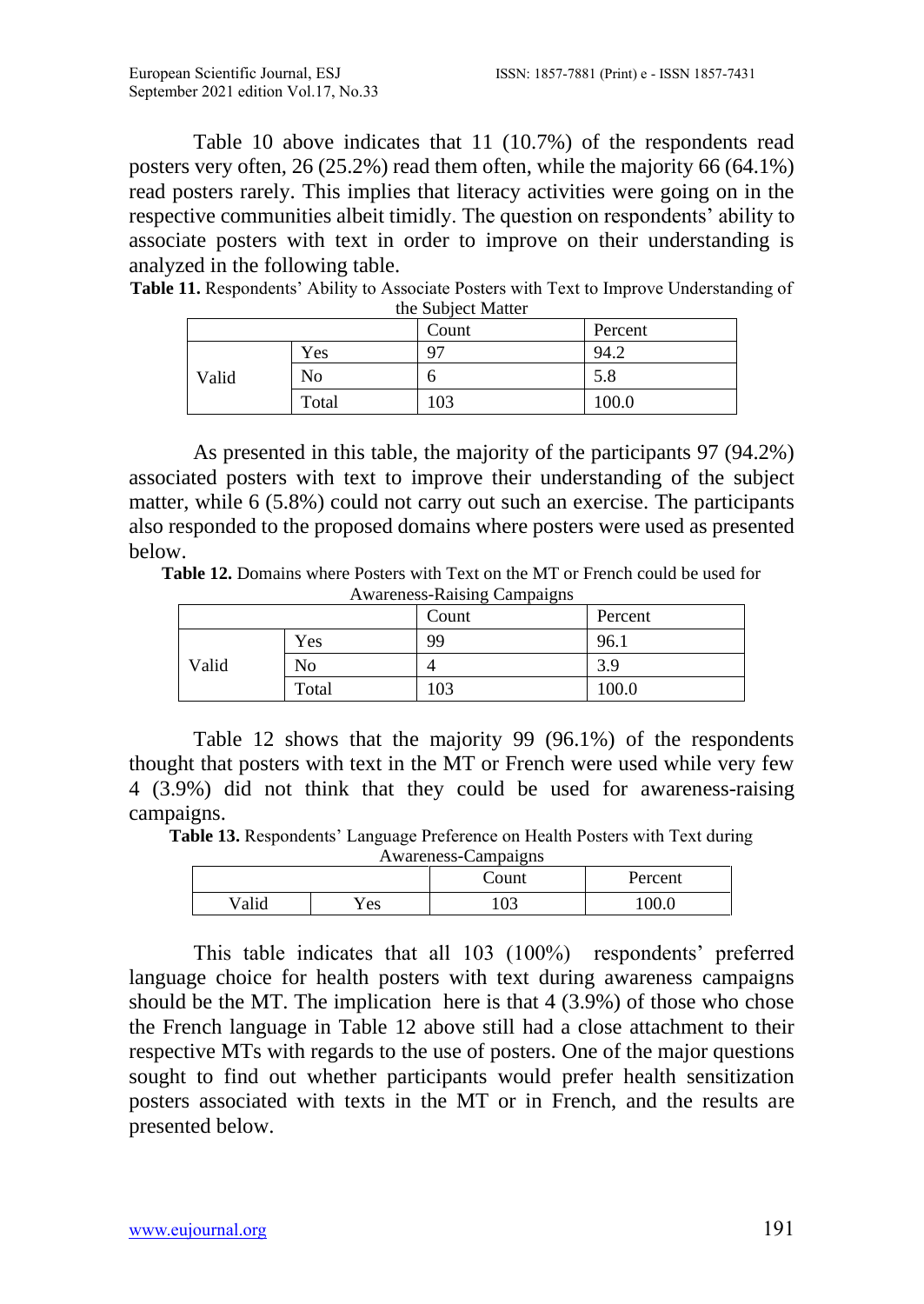|       |                                                | Count | Percent |
|-------|------------------------------------------------|-------|---------|
| Valid | Mother Tongue associated with<br><i>images</i> | 96    | 93.2    |
|       | French associated with images                  |       | 2.9     |
|       | Mother Tongue without images                   |       | 3.9     |
|       | Total                                          | 03،   | 00.0    |

**Table 14.** Respondents' Language Preference on Health Sensitization Posters

This table indicates that the majority 96 (93.2%) of the respondents' preferred language for health sensitization posters associated with images was the MT, 3 (2.9%) preferred posters in French associated with images, while 4 (3.9%) preferred posters in the MT without images. The participants also provided the reasons for posters with texts and images as presented in Table 15.

**Table 15.** Reasons for Respondents' Choice of Health Sensitization Posters Associated with Text and Images

|       |                                                                              | Count | Percent |
|-------|------------------------------------------------------------------------------|-------|---------|
| Valid | Text an Text and images facilitate understanding.                            | 83    | 80.6    |
|       | T Text and images enhance the understanding of<br>those who are illiterates. |       | 6.8     |
|       | They clarify information for those literate only<br>in the MT.               | 4     | 3.9     |
|       | Text and images simplify information for those<br>who do not know French.    | 6     | 5.8     |
|       | They promote the use of MT and facilitate<br>comprehension.                  | 3     | 2.9     |
|       | Total                                                                        | 103   | 100.0   |

Table 15 provides some of the reasons for respondents' choice of health sensitization posters associated with text and images. From the analysis, the majority 83 (80.6%) indicated that they facilitated their understanding, 7 (6.8%) were of the opinion that they enhanced the understanding of illiterates, 4 (3.9 %) thought that they clarified information for those who were literate only in the MT, 6 (5.8%) acknowledged that they simplified information for those who did not know French, and 3 (2.9 %) pointed out that they promoted the use MT and facilitated comprehension.

# **5. Findings and Discussion**

 The analysis of data generally revealed that the majority of the participants 70 (68 %) could read and understand information written in the MT against 33 (32 %) for the French language. The results also showed that the majority of the respondents 97 (94.2%) associated posters with text to improve their understanding of the subject matter. From these results, it is clear that associating posters with texts effectively enhances respondents'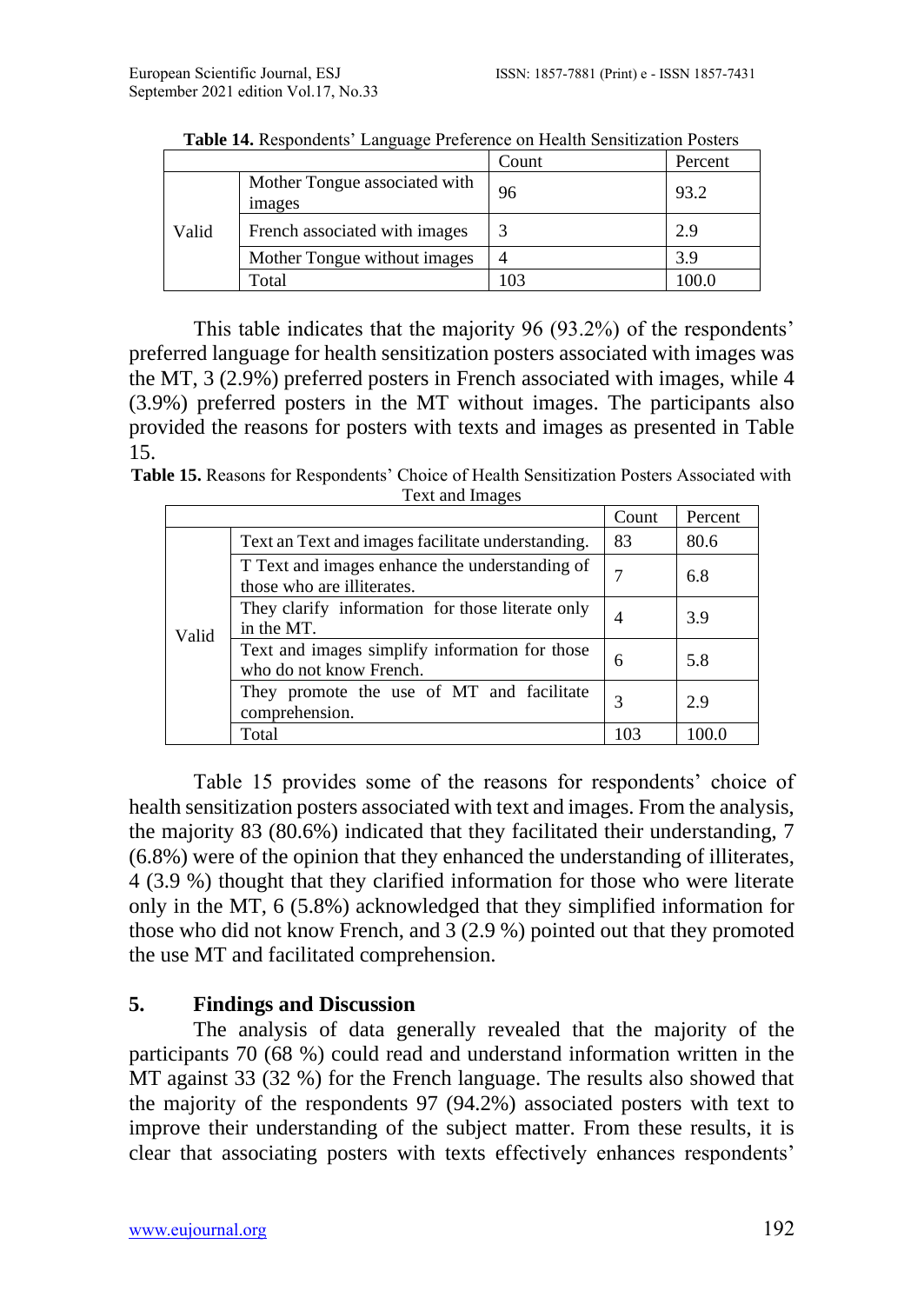understanding of health-related information in their respective indigenous languages. This implies that the more posters are designed with texts in the MT, the easier the information is likely to be disseminated and understood by the rural population since they are highly illiterate.

The study has also revealed that posters increase respondents' understanding in the MT and enhance effective dissemination of healthawareness information. This is based on the analysis of data which show that such posters help respondents with low literacy skills to understand the intended messages clearly. This implies that effective use of posters builds on the use of the MT. Thus, posters in association with text will be understood more easily when they are accompanied by a clear message in the MT.

 Concerning respondents' language preferences in posters, the results of data also revealed that all 103 (100%) of them preferred posters with text in the MT during awareness-raising campaigns. The majority 96 (93.2%) of the respondents acknowledged their preference for health sensitization posters associated with text in the MT against 3 (2.9%) those whose preference was French. The analysis of results also revealed that most of the respondents 83 (80.6%) preferred posters with text or images in the MT because they enhanced their understanding. From these results, it can be established that the percentages of those who understood image-based posters in the MT were significantly higher than those who understood image-based posters in French.

 This analysis clearly provides evidence to the fact that the more lifesaving information is communicated in the language mastered by the target population, the greater the level of comprehension by the population*.* Indeed, it can be stated that the majority of respondents who could understand health sensitization messages on posters were those who were literate in the MT and not in French. The results of this study are therefore a clear indication of the centrality of the MT, not only in information dissemination in all forms, but particularly in the domain of health since every community needs a healthy population for its rounded development. The respondents' preference was certainly based on their inability to read or access information exclusively in French. Thus, the use of health sensitization posters either in the MT or both in the MT and French play an important role in awareness-raising about diseases and pandemic prevention as well as other health related issues in local communities. The use of such posters also help in achieving success in the increase of knowledge, change of attitudes and behavior when they are culturally appropriate with adaptable images.

This study has revealed that the effectiveness of health communication can be significantly increased by including text in the design of posters in health education materials in rural communities. Moreover, many existing posters with health education materials could be improved by the judicious addition of indigenous images with the MT.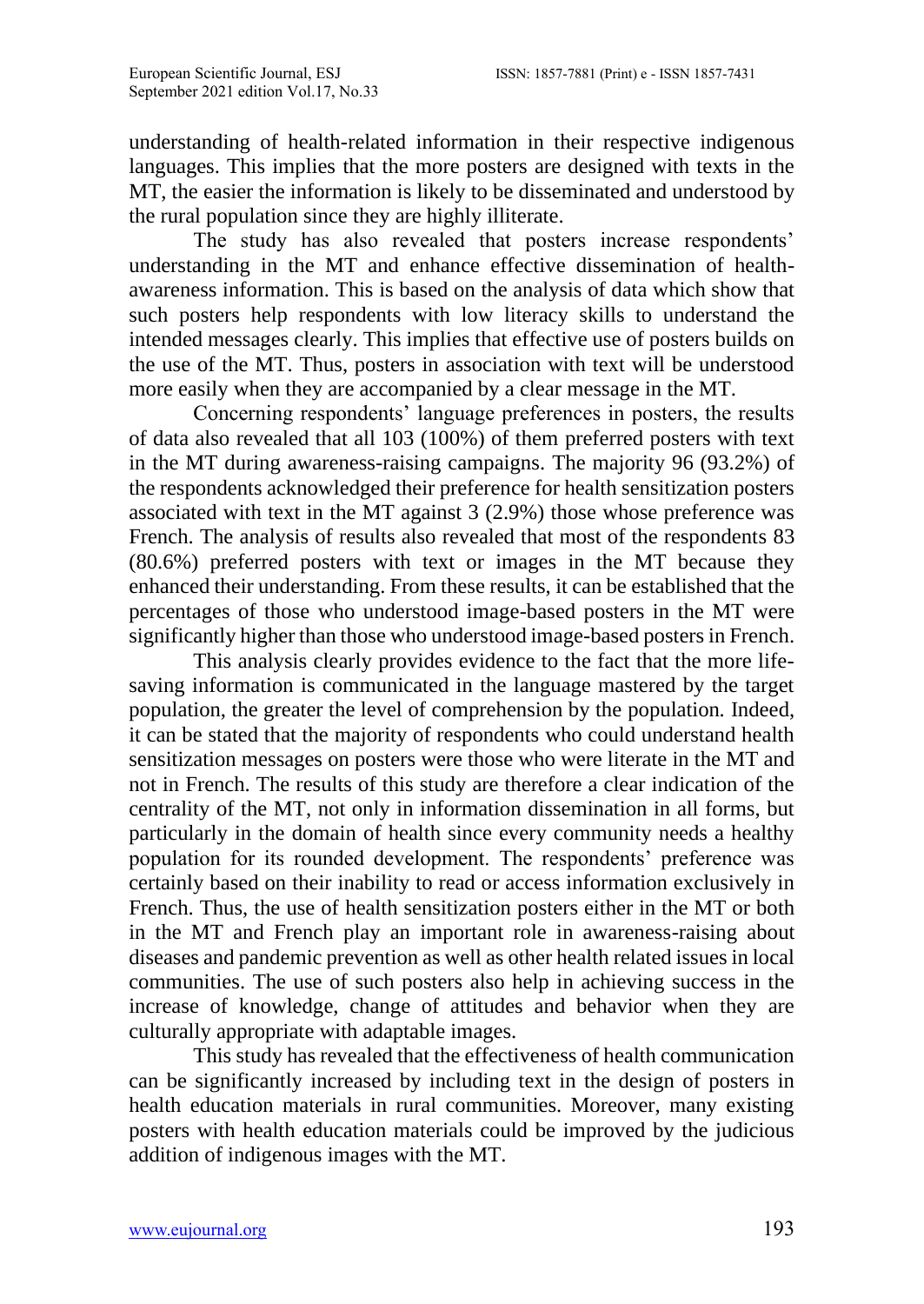The findings are in agreement with Gignon (2012), Ward (1994), and Kerr (2000) who established that despite the limitations of posters as a means of health education, previous studies have reported that posters displayed in hospitals, waiting rooms, and emergency departments are effective vehicles for health education on several topics such as anti smoking campaigns, family planning, AIDS prevention, and promotion of physical activity*".*

 The results are also backed up by Delp and Jones (1996) who suggest that the addition of pictures will have a greater effect on the behavior of people with low literacy skills than on people with high literacy skills. People who have difficulty reading may be more influenced by materials with pictures because they are accustomed to making inferences from pictures, and because they are unable and/or uncomfortable reading words.

## **Conclusion and Recommendations**

 Although posters may be superficial in graphical design and physical appearance, they can be well exploited in the promotion and success of knowledge transfer from foreign to local languages.

 It is pertinent to adopt and use effective health literacy practices across all verbal and written communication. To make it easier for local consumers to access and understand health information, the health specialists, professionals, and practitioners should develop and implement best practices for providing written and verbal health information in the MT. Such health information is supposed to be made relevant and accessible to all, particularly by communicating or translating them into the MT in order to avoid the exclusion of the illiterates.

Moreover**,** health-related information should provide users with the necessary materials to understand the health care issues for better understanding and appropriate response.

There is also a need to use image-based health posters, flyers, and brochures among others in all health information dissemination in rural communities. Since information dissemination is critically important to the cultivation of an informed society, all avenues, both modern and traditional, should be explored to make information available to the illiterate population of every community in their MT. Journalists need to be trained on how to broadcast in local languages in order to communicate and transmit information in all domains, particularly on health issues both at the community and regional stations.

 The overall findings indicate that in general, posters in the MT help those with low-literacy to better understand health sensitization information. This is crucial considering the fact that ignorance, disease, and poverty can be considered as silent killers in rural areas because most of the populations are not informed particularly on vital aspects about their lives in general and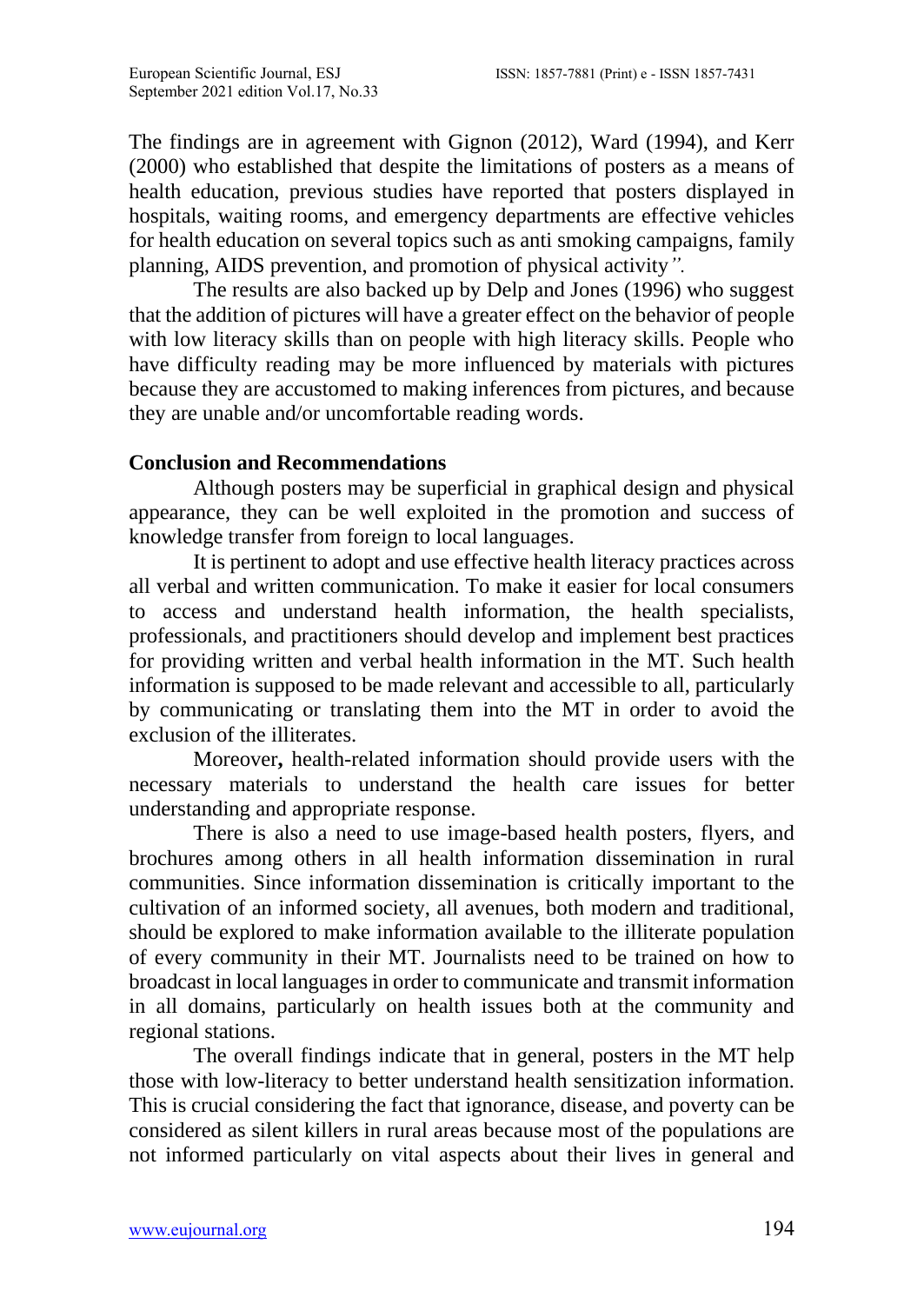health in particular. When posters' design is clear, simple, and straightforward in the MT, there is likelihood for more exploitation than those produced in colonial languages. When they are carefully designed or translated from an imported to an indigenous language, they contribute largely in sensitizing the population as the intended information is communicated easily to the target population without any barrier. Posters will continue to be an important medium to combat not only different health-related and sensitization messages vital to the illiterates, but also other basic elements of life to the common man. They are an economical and effective mode of sensitizing the population against infectious diseases in the society. Locally produced posters that are culturally relevant should be produced because they are easier for the local population to read, understand, and accurately interpret the information. However, image-based posters may be interpreted differently by users and should not be presented as the only mode of information and communication. Given that most people are still not sufficiently informed about the ravaging effect of the ongoing COVID-19 virus in rural areas, picture-based posters and materials as well as community-based spoken communication should be used increasingly for their sensitization. Posters offer a cheap alternative approach to the sensitization of the illiterate population on health issues and also constitute one of the most effective strategies for the revitalization of the selected languages.

## **References:**

- 1. Akumbu, P. W. (2020). "Legitimizing the development and use of Cameroons national languages: Lessons from COVID-19". In *Revue de l'académie des Sciences du Cameroun,* Vol. 15 No. 3 (June 2020):193-206.
- 2. Atul, K., Richa, D., Shikhar, T., Atul, G. & Nakul, G. (2020). "Role of Posters in Enhancing HIV/AIDS Awareness." In Journal, Indian Academy of Clinical Medicine Vol. 21, No. 3-4; July-December, 2020 JIACM 2020; 21(3-4): 164-69.
- 3. Bamgbose, A. (2000). *Language and Exclusion*. Munster-Hamburg-London: LIT VERLAG.
- 4. Bamgbose, A. (1991). Language and the Nation. The Language Questions in Sub-Saharan Africa. Edinburgh University Press.
- 5. Chopra, R. & Kakar, A. (2014). The art and science of poster presentation in a conference. Journal, Indian Academy of Clinical Medicine Vol. 21, No. 3-4 July-December, 2020 CMRP 4 (6) 298- 304.
- 6. Chumbow, B.S. (2013). Mother tongue-based multilingual education: Empirical foundations, implementation strategies and recommendations for new nations. Multilingual education in Africa: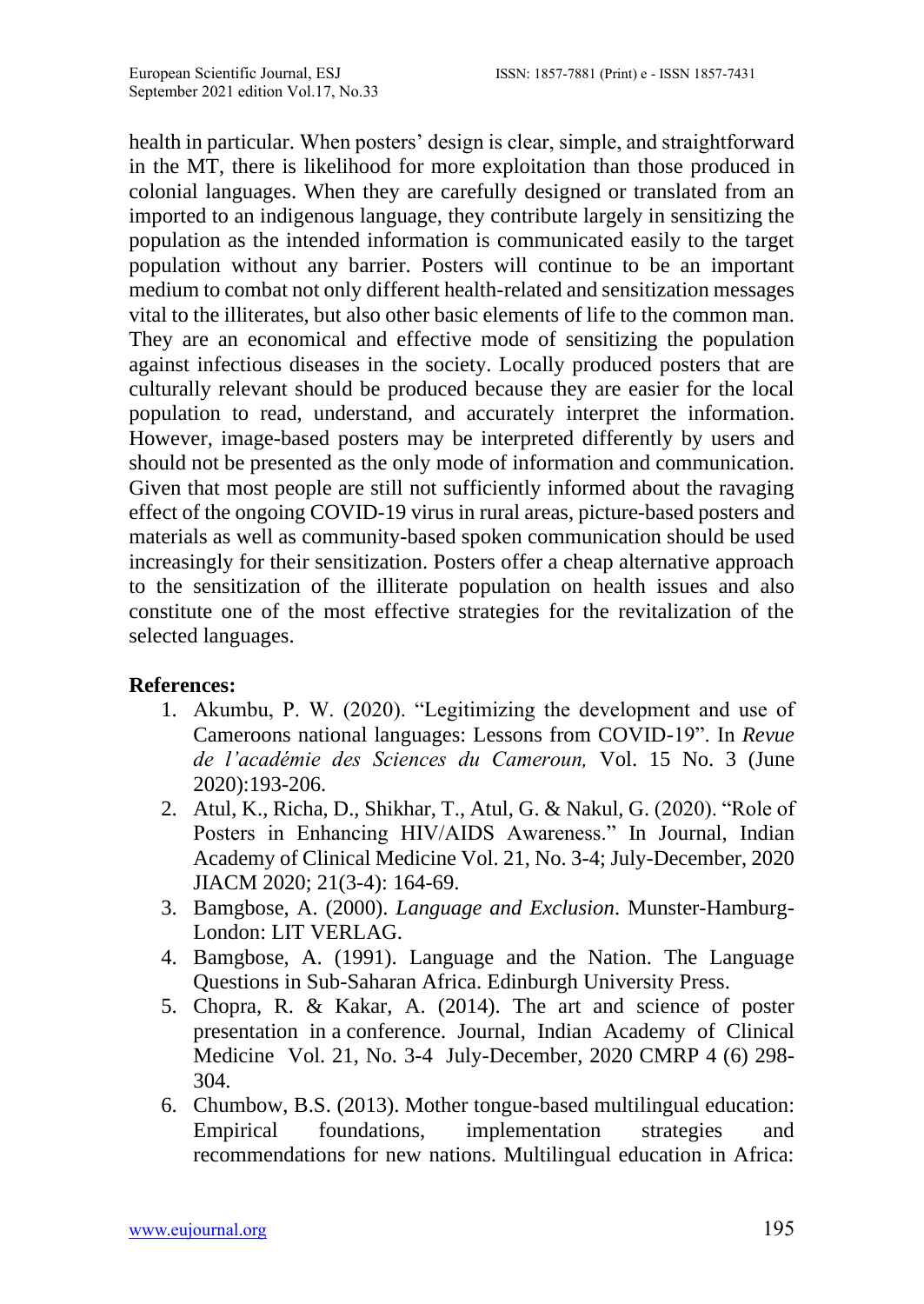lessons from the juba language in education conference. Hamish McIlwraith, British Council 2013. www.britishcouncil.org.

- 7. Decree created by decree No: 2017/013 of the 23rd January 2017 the National commission for Bilingualism and multiculturalism (NCBM).
- 8. Delp, C.J.J. (1996). "Communicating information to patients: the use of cartoon illustrations to improve comprehension of instructions" In Acad *Emerg Med* 3:264–70.
- 9. Houts, P. S. C. C., Doak, L. G., Doak, & Loscalzo, M. J. (2006). "The role of pictures in improving health communication: A review of research on attention, comprehension, recall, and adherence" In *Patient Education and Counseling* 61: 173-190.
- 10. Gignon, M., Idris, H., Manaouil, C. & Ganry, O. (2012). The waiting room: vector for health education? The general practitioner's point of view Biomed Central [online] available http://www.biomedcentral.com/content/pdf/1756-0500-5-511.pdf (Accessed 23 June 2021)
- 11. Gobind, J. W. & Ukpere, I. (2014). "The Use of Posters in Disseminating HIV/AIDS Awareness Information within Higher Education Institutions", *Mediterranean Journal of Social Sciences MCSER Publishing, Rome-Italy Vol 5 No 20 September 2014.*
- 12. Kazanci, M. (1999). Kamuda ve Özel Sektörde Halkla İlişkiler Ankara: Turhan Kitabevi.
- 13. Kerr, J., Eves, F. & Carroll, D. (2000). Posters can prompt less active people to use the stairs, In *Journal of Epidemiology Community.* Health 2000, 54:942–943. [online] available http://jech.bmj.com/content/54/12/942.full (Accessed 17 July 2021).
- 14. Mansoor, L. E. & Dowse, R. (2003). "Effect of pictograms on readability of patient information materials" In Ann *Pharmacotherapy* 37:1003–9.
- 15. Moll, J. M. (1986). "Doctor-patient communication in rheumatology: Studies of visual and verbal perception using education booklets and other graphic material" in Annals *of Rheumatic Disease* 45: 198-209.
- 16. Nishtar, S., Zoka, N., Nishtar, S. S., Khan, S. Y., Jehan, S. & Mirza, Y. A. (2004). Posters as a Tool for disseminating Health related Information in a Developing Country: a pilot experience. Journal of Pakistan Medical association [online] available http://jpma.org.pk/full\_article\_text.php?article\_id=482 (Accessed 28 May 2021).
- 17. Nunyenge, R. (2013). The Meaning People Make of HIV Posters: a Case Study on Health Improvement at Jirapa District in the Upper West Region of Ghana. Journal of Biology, Agriculture and Healthcare [online] available http://www.iiste.org/Journals/index.php